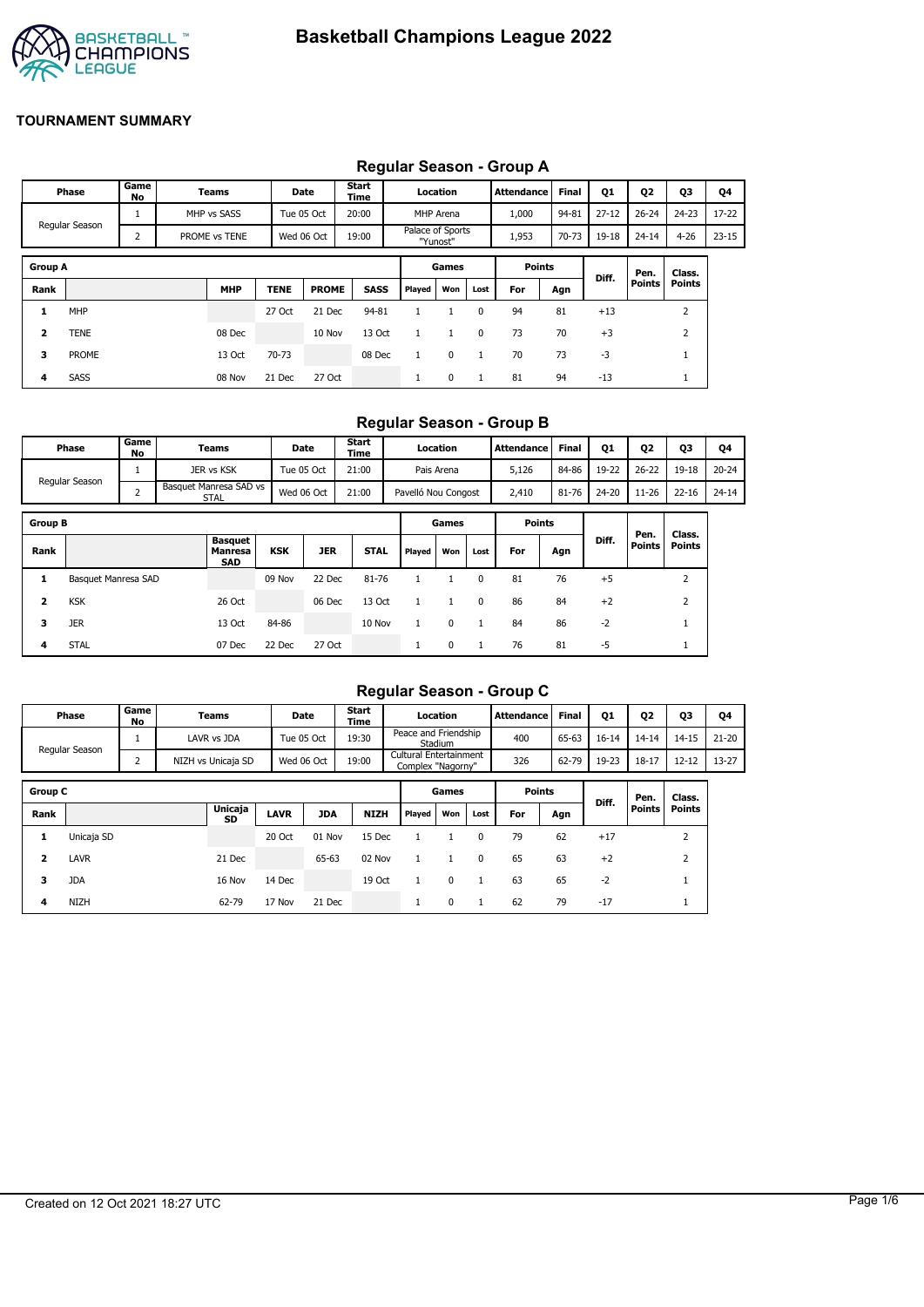

|                |                               |            |                                                 |             |            |               |              |               |              | Requiar Season - Group D |              |           |                |                         |           |
|----------------|-------------------------------|------------|-------------------------------------------------|-------------|------------|---------------|--------------|---------------|--------------|--------------------------|--------------|-----------|----------------|-------------------------|-----------|
|                | Phase                         | Game<br>No | Teams                                           |             | Date       | Start<br>Time |              | Location      |              | <b>Attendance</b>        | <b>Final</b> | Q1        | Q <sub>2</sub> | Q3                      | Q4        |
|                | Regular Season                |            | Universo Treviso Basket<br><b>SSDRL vs RIGA</b> |             | Tue 05 Oct | 20:30         |              | Palaverde     |              | 1,353                    | $91 - 85$    | $23 - 22$ | 19-30          | $23 - 12$               | $26 - 21$ |
|                |                               | 2          | SZOM vs AEK                                     |             | Wed 06 Oct | 18:00         |              | Savaria Arena |              | 2,200                    | 83-78        | 19-21     | $19 - 14$      | 19-19                   | $26 - 24$ |
| <b>Group D</b> |                               |            |                                                 |             |            |               |              | Games         |              | <b>Points</b>            |              |           |                |                         |           |
| Rank           |                               |            | Universo<br>Treviso<br>Basket<br><b>SSDRL</b>   | <b>SZOM</b> | <b>AEK</b> | <b>RIGA</b>   | Played       | Won           | Lost         | For                      | Agn          | Diff.     | Pen.<br>Points | Class.<br><b>Points</b> |           |
| 1              | Universo Treviso Basket SSDRL |            |                                                 | 03 Nov      | 22 Dec     | $91 - 85$     | 1            |               | 0            | 91                       | 85           | $+6$      |                | 2                       |           |
| 2              | SZOM                          |            | 17 Nov                                          |             | 83-78      | 22 Dec        | $\mathbf{1}$ | $\mathbf{1}$  | $\mathbf{0}$ | 83                       | 78           | $+5$      |                | $\overline{2}$          |           |
| з              | <b>AEK</b>                    |            | 19 Oct                                          | 14 Dec      |            | 15 Nov        | $\mathbf{1}$ | 0             | 1            | 78                       | 83           | $-5$      |                |                         |           |
| 4              | <b>RIGA</b>                   |            | 14 Dec                                          | 20 Oct      | 03 Nov     |               | 1            | 0             | 1            | 85                       | 91           | -6        |                | л.                      |           |

## **Regular Season - Group D**

## **Regular Season - Group E**

| Phase          | Game<br>No | Teams               | <b>Date</b> | Start<br>Time | Location                    | Attendance | Final  | Q <sub>1</sub> | Q <sub>2</sub> | Q3        | Q4        |
|----------------|------------|---------------------|-------------|---------------|-----------------------------|------------|--------|----------------|----------------|-----------|-----------|
|                |            | <b>IGOK vs PAOK</b> | Tue 05 Oct  | 18:30         | Sportska Dvorana<br>Laktaši | 700        | 68-64  | 19-12          | $7 - 20$       | $17 - 17$ | $25 - 15$ |
| Regular Season |            | <b>GALA vs NYMB</b> | Wed 06 Oct  | 21:00         | Sinan Erdem Arena           | 1,200      | 101-85 | $23 - 26$      | 29-22          | $23 - 19$ | $26 - 18$ |
|                |            | PAOK vs NYMB        | Tue 12 Oct  | 19:30         | PAOK Sports Arena           | 1.500      | 83-84  | $11 - 21$      | $24 - 19$      | $23 - 25$ | $25 - 19$ |

| <b>Group E</b> |             |             |             |             |             |        | Games |      | <b>Points</b> |     |       | Pen.          | Class.        |
|----------------|-------------|-------------|-------------|-------------|-------------|--------|-------|------|---------------|-----|-------|---------------|---------------|
| Rank           |             | <b>NYMB</b> | <b>IGOK</b> | <b>PAOK</b> | <b>GALA</b> | Played | Won   | Lost | For           | Agn | Diff. | <b>Points</b> | <b>Points</b> |
| ı              | <b>NYMB</b> |             | 26 Oct      | 09 Nov      | 22 Dec      |        |       |      | 169           | 184 | $-15$ |               |               |
| 2              | <b>IGOK</b> | 07 Dec      |             | 68-64       | 13 Oct      |        |       | 0    | 68            | 64  | $+4$  |               |               |
| 3              | <b>PAOK</b> | 83-84       | 22 Dec      |             | 25 Oct      |        | 0     |      | 147           | 152 | -5    |               |               |
| 4              | <b>GALA</b> | 101-85      | 09 Nov      | 08 Dec      |             |        |       | 0    | 101           | 85  | $+16$ |               |               |

## **Regular Season - Group F**

| Phase          | Game I<br>No | Teams               | <b>Date</b> | <b>Start</b><br>Time | Location                     | Attendance | <b>Final</b> | Q1        | Q <sub>2</sub> | Q3        | Q4        |
|----------------|--------------|---------------------|-------------|----------------------|------------------------------|------------|--------------|-----------|----------------|-----------|-----------|
|                |              | TOFA vs OOST        | Tue 05 Oct  | 19:00                | Tofas Nilüfer Spor<br>Salonu | 700        | $92 - 83$    | 29-16     | $20 - 22$      | $27 - 22$ | $16 - 23$ |
|                |              | SIG vs KALE         | Wed 06 Oct  | 20:30                | <b>Rhenus Sport</b>          | 3.025      | $75 - 73$    | 19-24     | $22 - 12$      | $17 - 17$ | $17 - 20$ |
| Regular Season |              | OOST vs SIG         | Mon 11 Oct  | 20:00                | Versluys   Dôme              | 901        | $77 - 83$    | $15 - 14$ | $23 - 25$      | 19-28     | $20 - 16$ |
|                |              | <b>TOFA vs KALE</b> | Tue 12 Oct  | 19:00                | Tofas Nilüfer Spor<br>Salonu | 0          | $77 - 81$    | $25 - 18$ | $15 - 22$      | 18-22     | 19-19     |

| <b>Group F</b> |             |            |             |             |             |        | Games |      | <b>Points</b> |     | Diff. | Pen.          | Class.         |
|----------------|-------------|------------|-------------|-------------|-------------|--------|-------|------|---------------|-----|-------|---------------|----------------|
| Rank           |             | <b>SIG</b> | <b>KALE</b> | <b>TOFA</b> | <b>OOST</b> | Played | Won   | Lost | For           | Agn |       | <b>Points</b> | <b>Points</b>  |
|                | SIG         |            | 75-73       | 26 Oct      | 21 Dec      |        |       | 0    | 158           | 150 | $+8$  |               | 4              |
| 2              | <b>KALE</b> | 07 Dec     |             | 21 Dec      | 26 Oct      |        |       |      | 154           | 152 | $+2$  |               | 3              |
| 3              | <b>TOFA</b> | 10 Nov     | 77-81       |             | $92 - 83$   |        |       |      | 169           | 164 | $+5$  |               | 3              |
| 4              | <b>OOST</b> | 77-83      | 10 Nov      | 08 Dec      |             | 2      | 0     | 2    | 160           | 175 | $-15$ |               | $\overline{ }$ |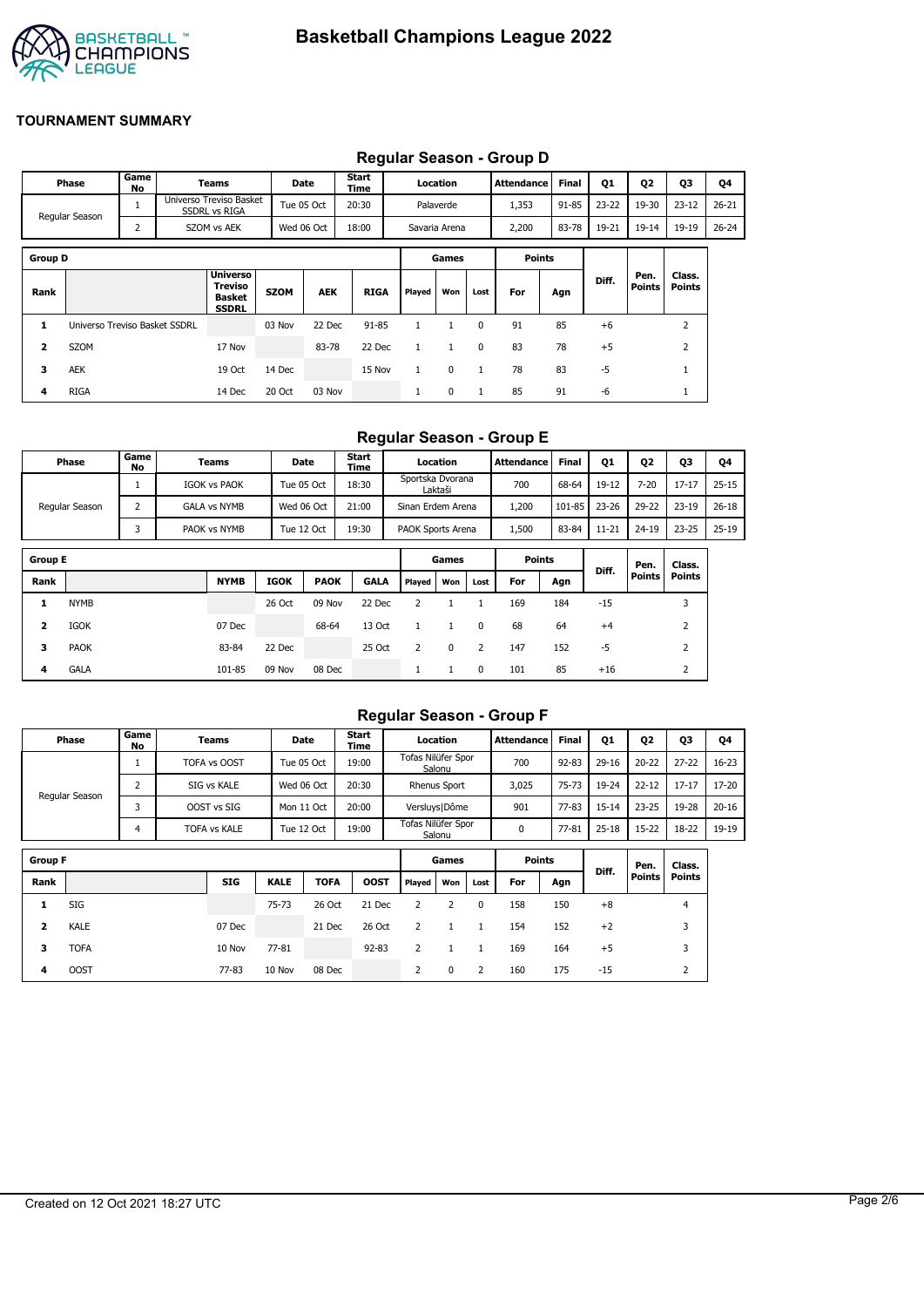

# **Regular Season - Group G**

|                |                |            |                     |             |            |               |                                               |                |              | Regular Ocason - Oroup O |              |          |               |               |           |
|----------------|----------------|------------|---------------------|-------------|------------|---------------|-----------------------------------------------|----------------|--------------|--------------------------|--------------|----------|---------------|---------------|-----------|
|                | Phase          | Game<br>No | Teams               |             | Date       | Start<br>Time |                                               | Location       |              | <b>Attendance</b>        | <b>Final</b> | Q1       | Q2            | <b>Q3</b>     | Q4        |
|                | Regular Season | 1          | <b>BRIN vs HOLO</b> |             | Wed 06 Oct | 20:30         | Palazzetto dello Sport<br>"Elio Pentassuglia" |                |              | 1,000                    | 61-88        | $9 - 29$ | $13 - 20$     | $17 - 21$     | $22 - 18$ |
|                |                | 2          | CLUJ vs DSK         |             | Tue 05 Oct | 19:30         |                                               | <b>BTarena</b> |              | 1,650                    | 66-60        | 14-21    | $18 - 10$     | $21 - 16$     | $13 - 13$ |
|                |                |            |                     |             |            |               |                                               |                |              |                          |              |          |               |               |           |
| <b>Group G</b> |                |            |                     |             |            |               |                                               | Games          |              | <b>Points</b>            |              | Diff.    | Pen.          | Class.        |           |
| Rank           |                |            | <b>HOLO</b>         | <b>CLUJ</b> | <b>DSK</b> | <b>BRIN</b>   | Played                                        | Won            | Lost         | For                      | Agn          |          | <b>Points</b> | <b>Points</b> |           |
| 1              | <b>HOLO</b>    |            |                     | 03 Nov      | 15 Dec     | 22 Dec        |                                               |                | $\Omega$     | 88                       | 61           | $+27$    |               | 2             |           |
| 2              | <b>CLUJ</b>    |            | 17 Nov              |             | 66-60      | 15 Dec        |                                               |                | 0            | 66                       | 60           | $+6$     |               | 2             |           |
| 3              | <b>DSK</b>     |            | 20 Oct              | 22 Dec      |            | 03 Nov        |                                               | $\mathbf 0$    | $\mathbf{1}$ | 60                       | 66           | $-6$     |               |               |           |
| 4              | <b>BRIN</b>    |            | 61-88               | 18 Oct      | 16 Nov     |               |                                               | 0              | 1            | 61                       | 88           | $-27$    |               |               |           |

## **Regular Season - Group H**

|                         | Phase          | Game<br>No | Teams                | Date         |             | <b>Start</b><br>Time |                                              | Location         |          | Attendance    | <b>Final</b> | Q1        | Q <sub>2</sub> | Q3            | Q4        |
|-------------------------|----------------|------------|----------------------|--------------|-------------|----------------------|----------------------------------------------|------------------|----------|---------------|--------------|-----------|----------------|---------------|-----------|
|                         | Regular Season |            | <b>BURG vs BESIK</b> | Mon 04 Oct   |             | 20:30                | <b>Pabellon Multiusos</b><br>Coliseum Burgos |                  |          | 7,415         | 82-74        | $21 - 20$ | $23 - 23$      | $14 - 15$     | $24 - 16$ |
|                         |                | 2          | OLDEN vs VILN        | Wed 06 Oct   |             | 20:00                |                                              | <b>EWE Arena</b> |          | 2,836         | 76-72        | $16 - 18$ | $21 - 20$      | $21 - 21$     | 18-13     |
| <b>Group H</b>          |                |            |                      |              |             |                      |                                              | Games            |          | <b>Points</b> |              |           | Pen.           | Class.        |           |
| Rank                    |                |            | <b>BURG</b>          | <b>OLDEN</b> | <b>VILN</b> | <b>BESIK</b>         | Played                                       | Won              | Lost     | For           | Agn          | Diff.     | Points         | <b>Points</b> |           |
| 1                       | <b>BURG</b>    |            |                      | 02 Nov       | 21 Dec      | 82-74                |                                              |                  | $\Omega$ | 82            | 74           | $+8$      |                | 2             |           |
| $\overline{\mathbf{2}}$ | <b>OLDEN</b>   |            | 17 Nov               |              | 76-72       | 19 Oct               |                                              |                  | $\Omega$ | 76            | 72           | $+4$      |                | 2             |           |
| з                       | <b>VILN</b>    |            | 19 Oct               | 13 Dec       |             | 17 Nov               |                                              | $\Omega$         |          | 72            | 76           | $-4$      |                |               |           |
| 4                       | <b>BESIK</b>   |            | 14 Dec               | 21 Dec       | 02 Nov      |                      | л.                                           | 0                |          | 74            | 82           | -8        |                | <b>T</b>      |           |

| Legend:    |                            |       |                     |                    |              |    |              |
|------------|----------------------------|-------|---------------------|--------------------|--------------|----|--------------|
| Class.     | <sup>∽เ</sup> assification | Diff. | <b>Difference</b>   | <b>DSQ</b><br>$ -$ | Disqualified | GP | Games played |
| <b>OTx</b> | Overtime                   | Qx    | <b>Quarter Time</b> | W/L                | Win/Loss     |    |              |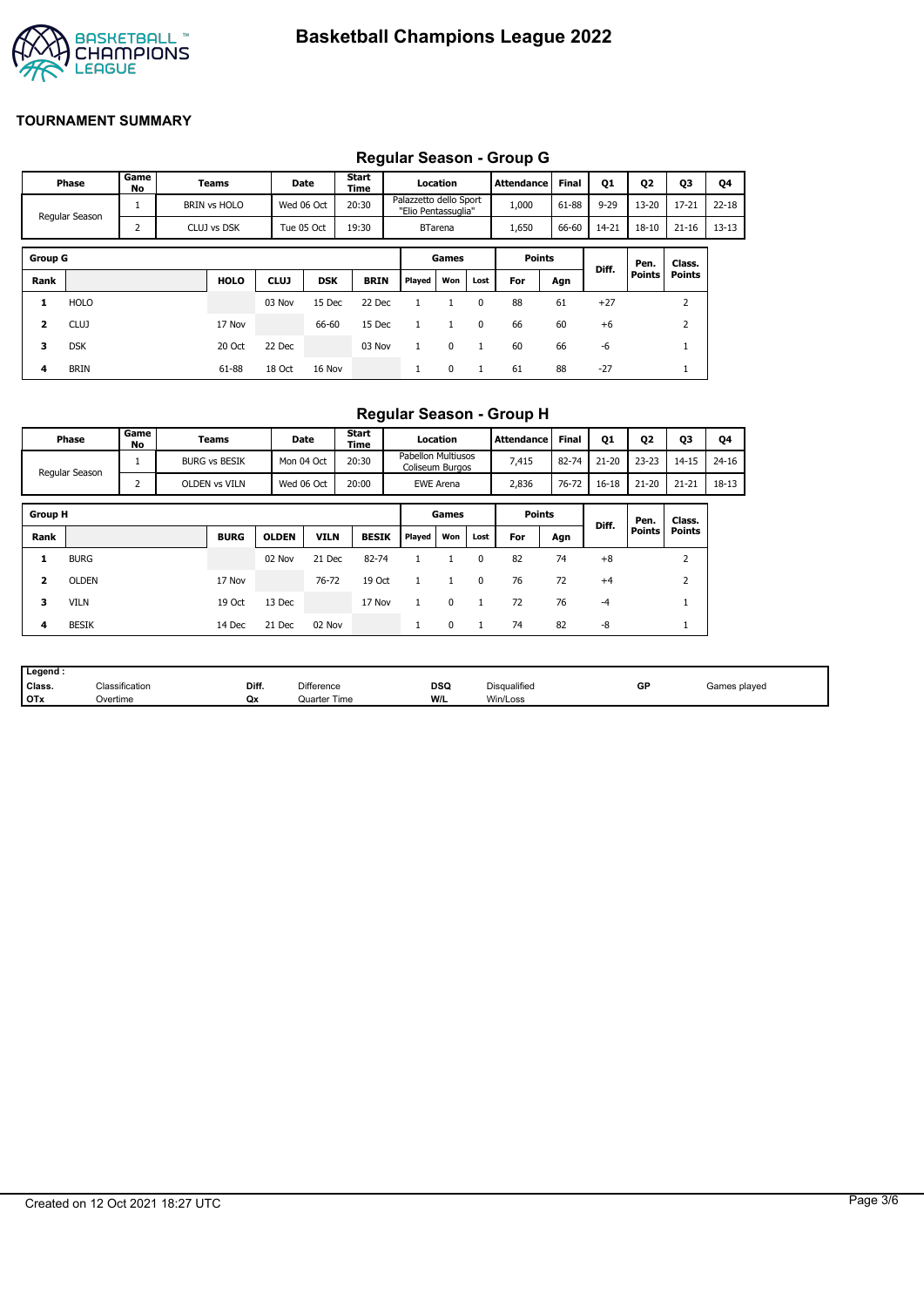

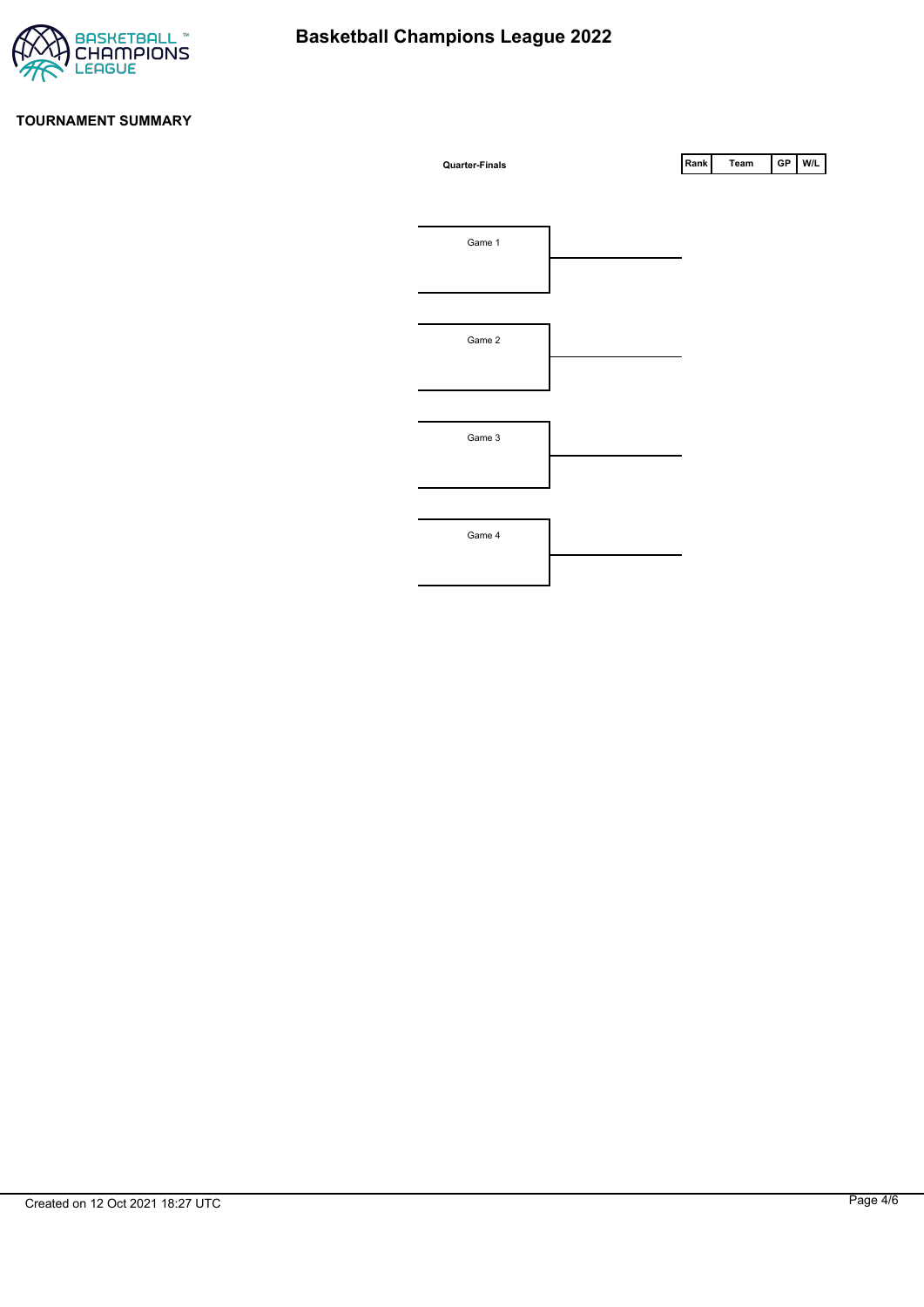

# **Basketball Champions League 2022**

#### **TOURNAMENT SUMMARY**

**Play-ins**

| Game 8 |  |
|--------|--|
|        |  |
|        |  |
| Game 7 |  |
|        |  |
|        |  |
| Game 6 |  |
|        |  |
|        |  |
| Game 5 |  |
|        |  |
|        |  |
| Game 4 |  |
|        |  |
|        |  |
| Game 3 |  |
|        |  |
|        |  |
|        |  |
| Game 2 |  |
|        |  |
|        |  |
| Game 1 |  |
|        |  |
|        |  |